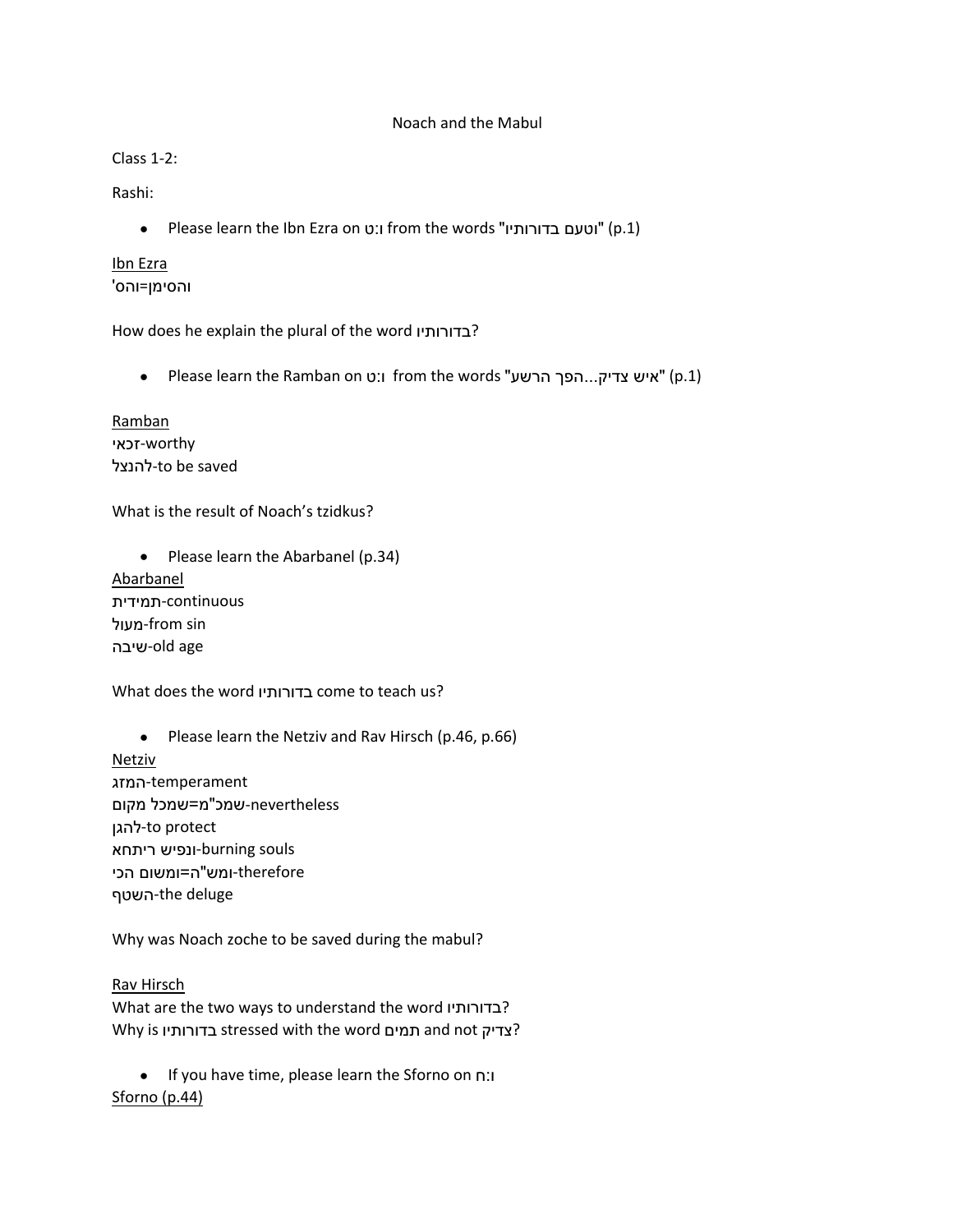compassion-חנינה crooked-המקלקלים המשלים-who fixes זולתו-another person שימלט-that he will be saved שסרח-that sinned

Who did Noach have the zechus to save? Why? Why did Hashem save his family?

Understanding Rashi: Levush: Torah Temima: Yalkut Yehuda

| שבח | גנאי |
|-----|------|
|     |      |
|     |      |
|     |      |
|     |      |
|     |      |
|     |      |

Emes L'Yaakov: (p.73)

Rabbeinu Bechaye: (p.43)

Ohr HaChaim: (p. 57)

Class 3:

 Please learn the Rashi יא :ו,) p.2) Sforno on (p.3) יב' פס, Ramban (p.4) "חמס "ה"ד יג' פס, Rav Hirsch (p.67) and Netziv (p. 47)

Rashi

What are the three sins that they are guilty of according to Rashi?

Sforno without-בזולת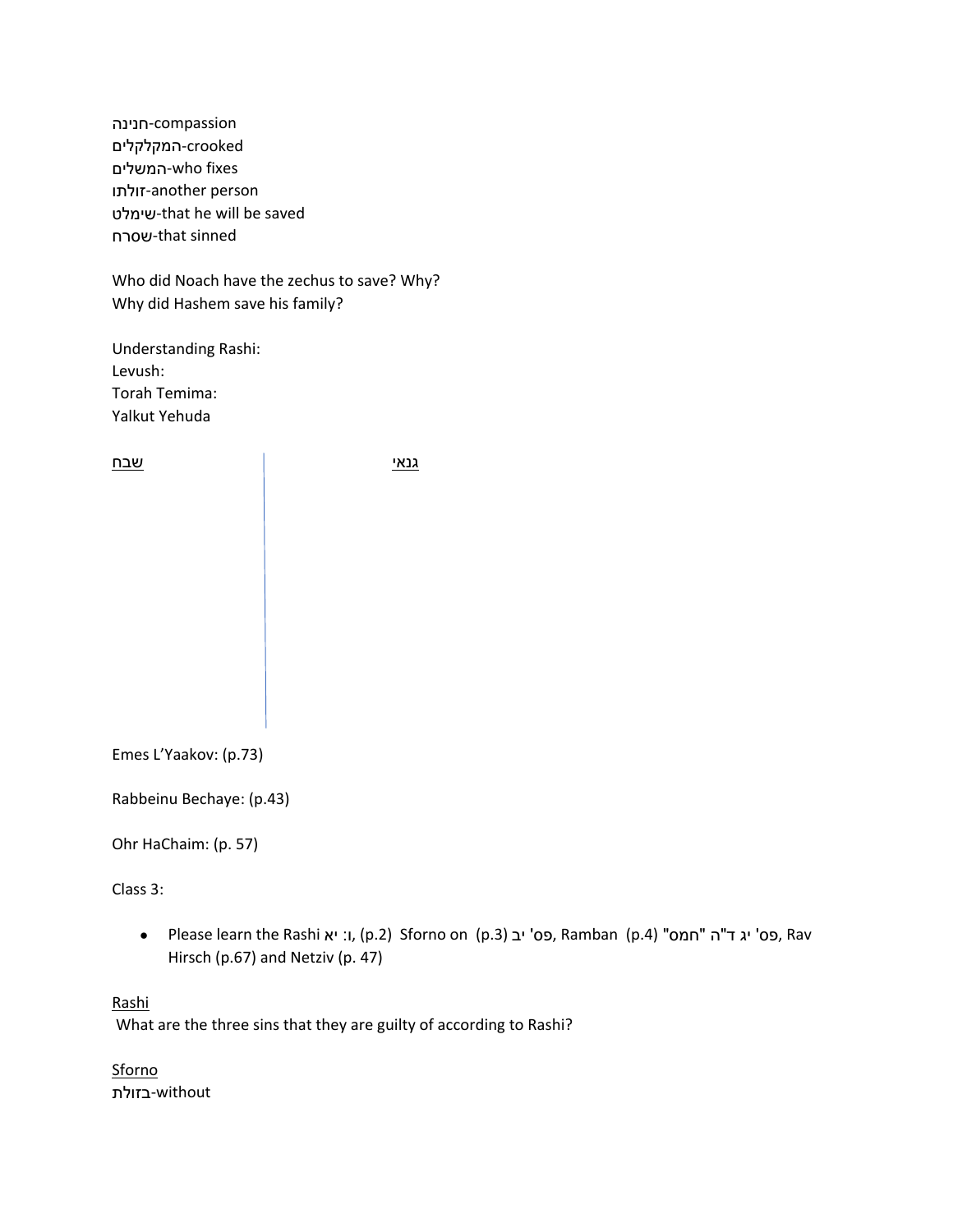### התולדה-the offspring

Why was the earth נשחתה on its own?

Ramban famous-והמפרסם logical-מושכלת הצפירה-the siren

Why was their decree sealed because of theft?

#### Rav Hirsch

How does Rav Hirsch explain how the two sins together of immorality and theft sealed the fate of דור ?המבול

Netziv destruction-השחתה pillage-ושוד destruction-כליון produce-תבואת because-מחמת to arouse-להעיר ה"פ=הכי פירוש מטבעה שהטביע<sup>-</sup>from its nature inherent in it lost-אבדה הרכבות-cross breeding

How did the זנות lead to חמס? Why did the earth become נשחתה?

What was the reason the דין גזר was sealed? Maharsha:

## :רא"ם

Yalkut Yehuda: (Abarbanel)

Ramban:

Emes L'Yaakov (p.74)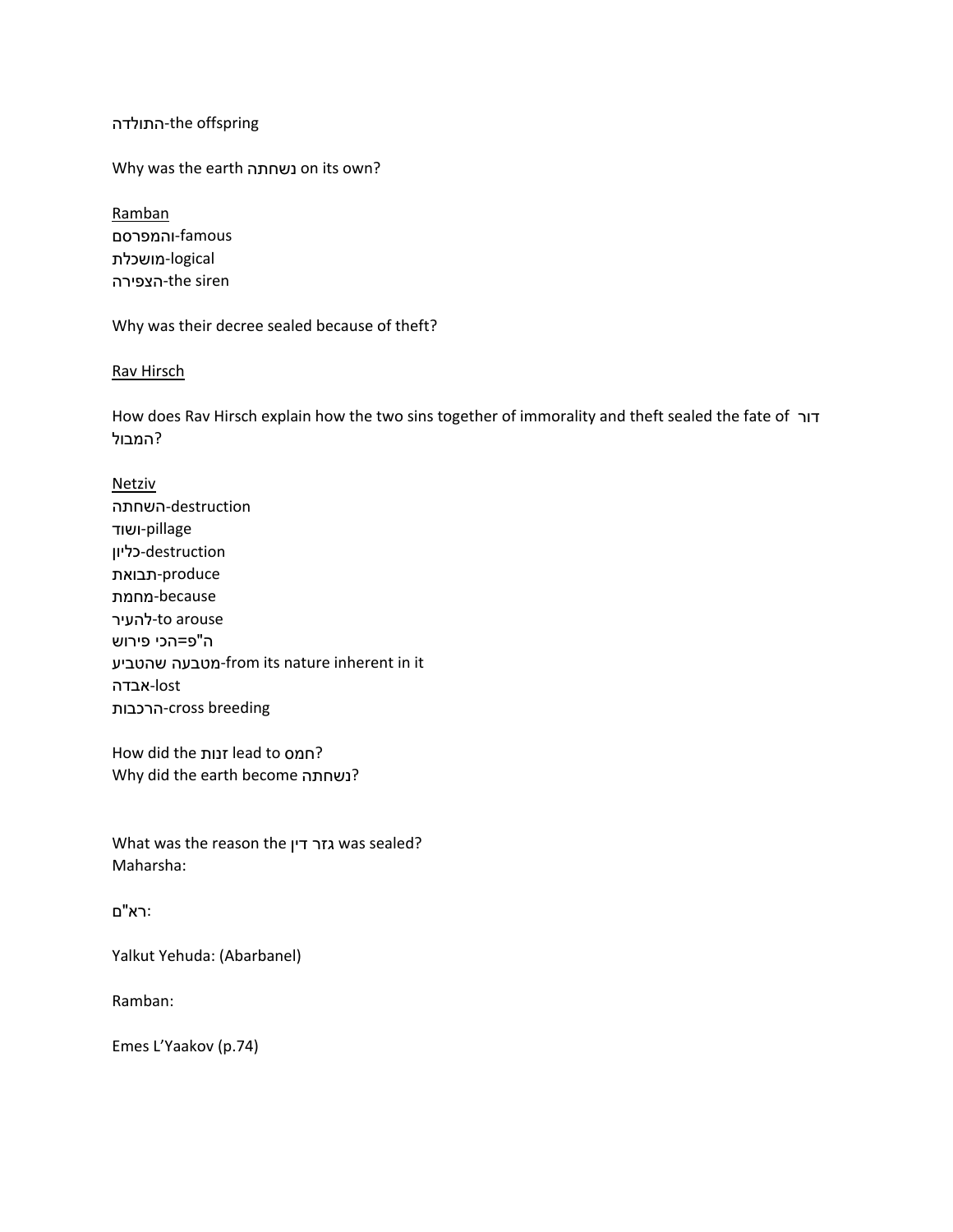

Class 4:

ו:יג-ז:י pesukim Read What topic is being discussed here? Ask 3-4 general questions on the story:

> • Please learn the Rashi on "שלישים", "תחתים,שניים, שלישים" Please learn the Rashi on "תחתים, 56), Abarbanel (p 35 bracket 1), Rashi on תיבת לך עשה יד' פס) p.5) and the Ramban יט' פס from the words "ומכל בשר...בידי שמים" (p 8)

Rashi back-גב מדור-living quarters bottom-תחתיים garbage-זבל

What are the two opinions of the צהר? What were the three levels of the תיבה?

Gemara Sanhedrin נתגאו-became haughty מסתפקין-were satisfied

Why did Hashem specifically choose to bring a mabul?

Abarbanel מהגלות-from being revealed אסלק-I will remove

According to the Abarbanel, why did Hashem send a mabul?

Daas Z'keinim: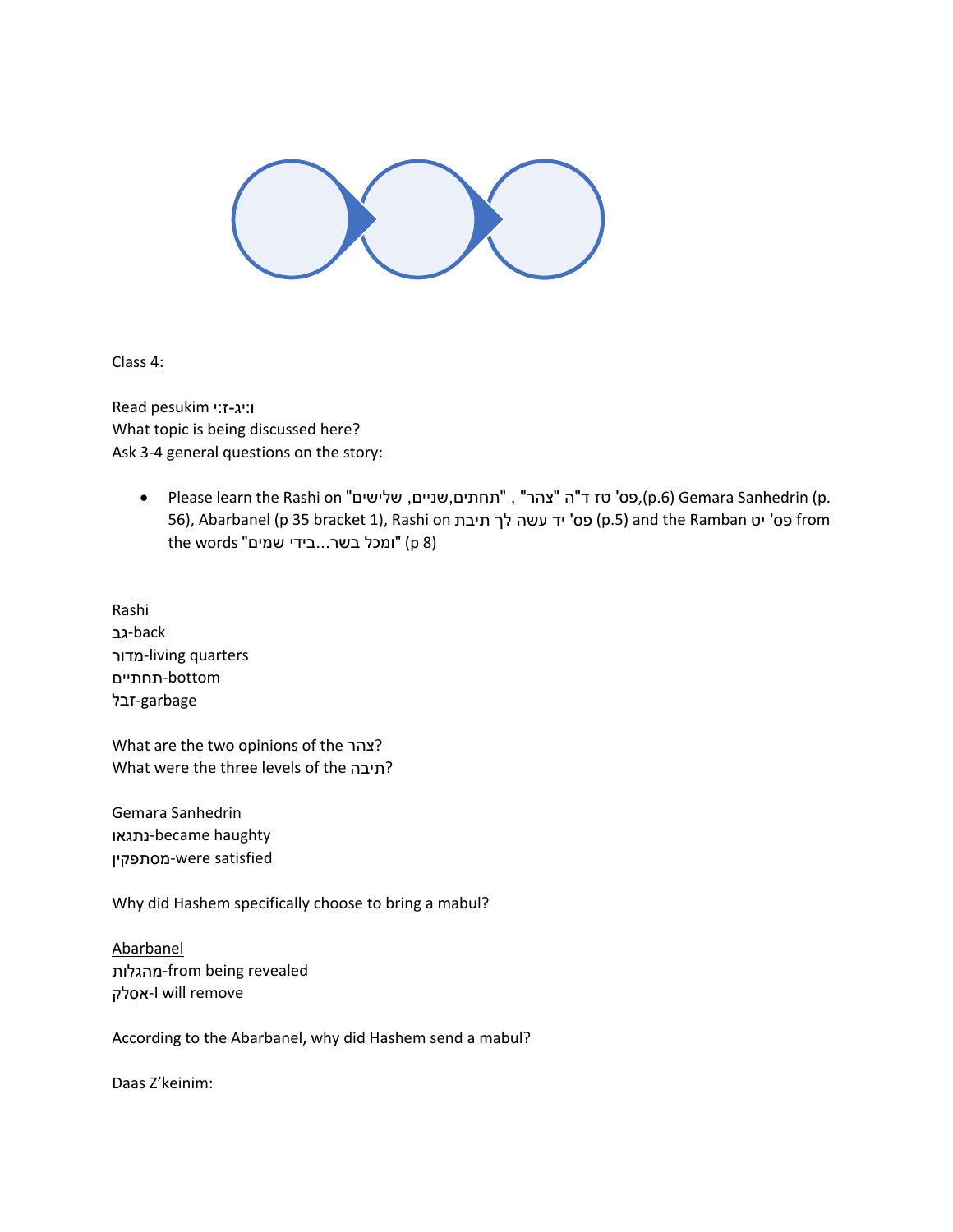Rashi salvation-ריוח והצלה הטריחו-bother him

Why did Hashem want to save the world with a תיבה specifically?

Ramban וכראמים כפילים-elephants and bulls contain-תכיל ויתמהו-and they will wonder (bracket 1) What is the Ramban's question? (bracket 2) How does the Ramban explain why Noach had to build a teivah?

Class 5:

 Please learn the Rashi on (p.9)"שבעה שבעה "ה"ד ב:ז, Kli Yakar (p54), Abarbanel (p. 35- ו:יט, ז:ד, ) Radak (p.8) "הודיעו...לקחם נח" from the words ו:כ 36)brackets 2, 3 and 4), Ramban on ו  $\mathsf{T}:\mathsf{T}$ ), (p.10-11) and the Netziv

## Rashi

Why did Noach have to take 7 of the pure species?

Kli Yakar enough-מספיק to reproduce-להרבות

What does the Kli Yakar add to Rashi's explanation of the reason for the 7 of the pure species?

Abarbanel והתבונן-pay attention היעוד-the promise together-מחוברות הזווג-during mating carnivorous-דורסים stomach calm-שלו בטנם stormy-נגרש

What is one of the miracles that happened with the gathering of the animals to the teivah? Why did Noach take more pure species?

Ramban יצטרך-he will need לצוד-to trap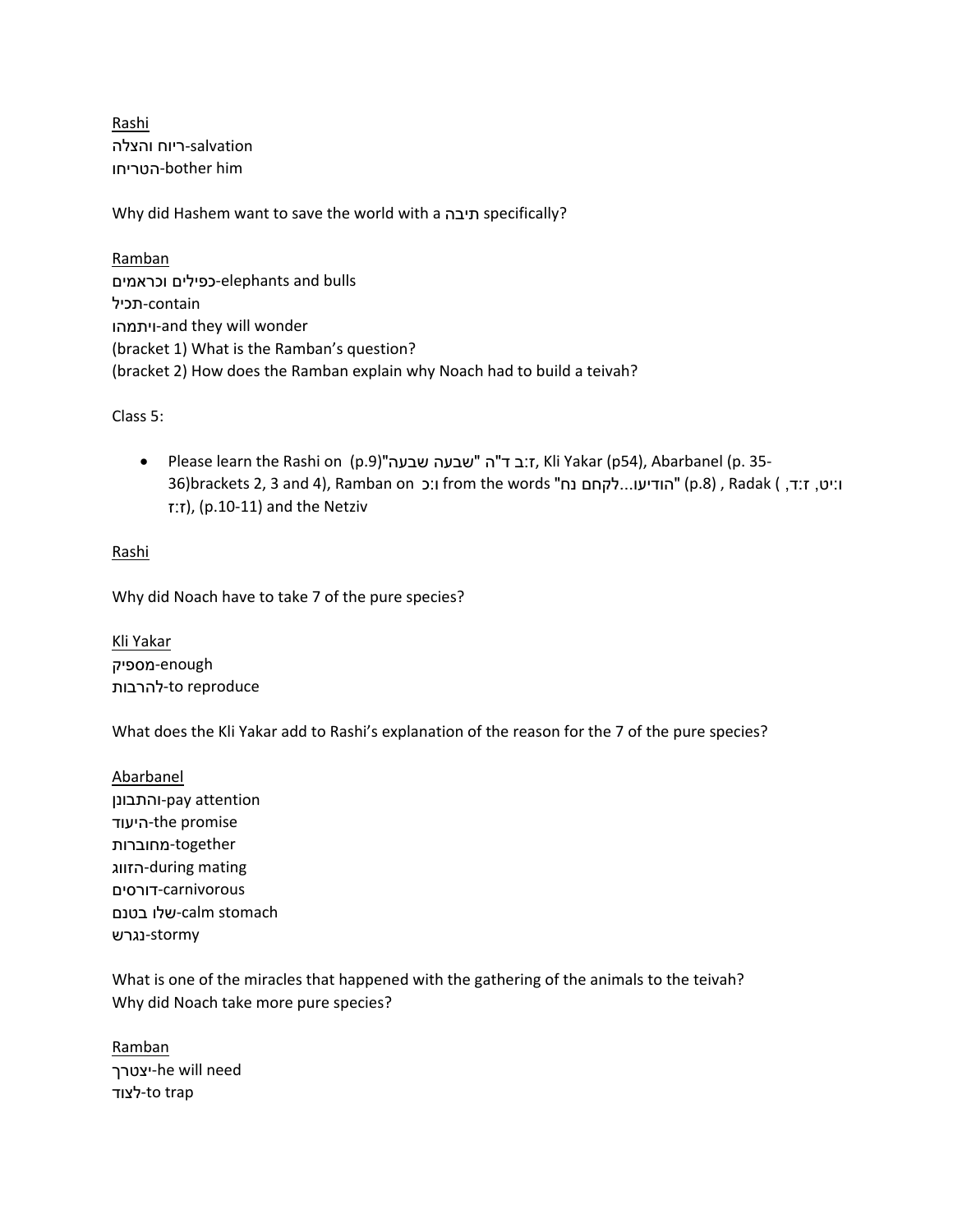ובאיים-in islands

What is the difference in the gathering of the non-kosher species and the kosher species?

Radak שיעיר-He will arouse imagination-הדמיון

How will the animals come on their own? להכין-to prepare בקנו-its nest testified-מעיד

Why did Noach have to enter the teivah seven days before the mabul?

Netziv רוחו-his spirit קבצן-gathered them

Why does the Torah emphasize that Noach entered the teivah המפני מי המבול?

#### **Summary:**

Why were there 7 Tahor animals? Rashi: Abarbanel: Kli Yakar

Miracles in gathering the animals Radak: Abarbanel: Ramban:

Chidush of Netziv and Malbim: Netziv:

Malbim:

מפני מי המבול

דרש פשט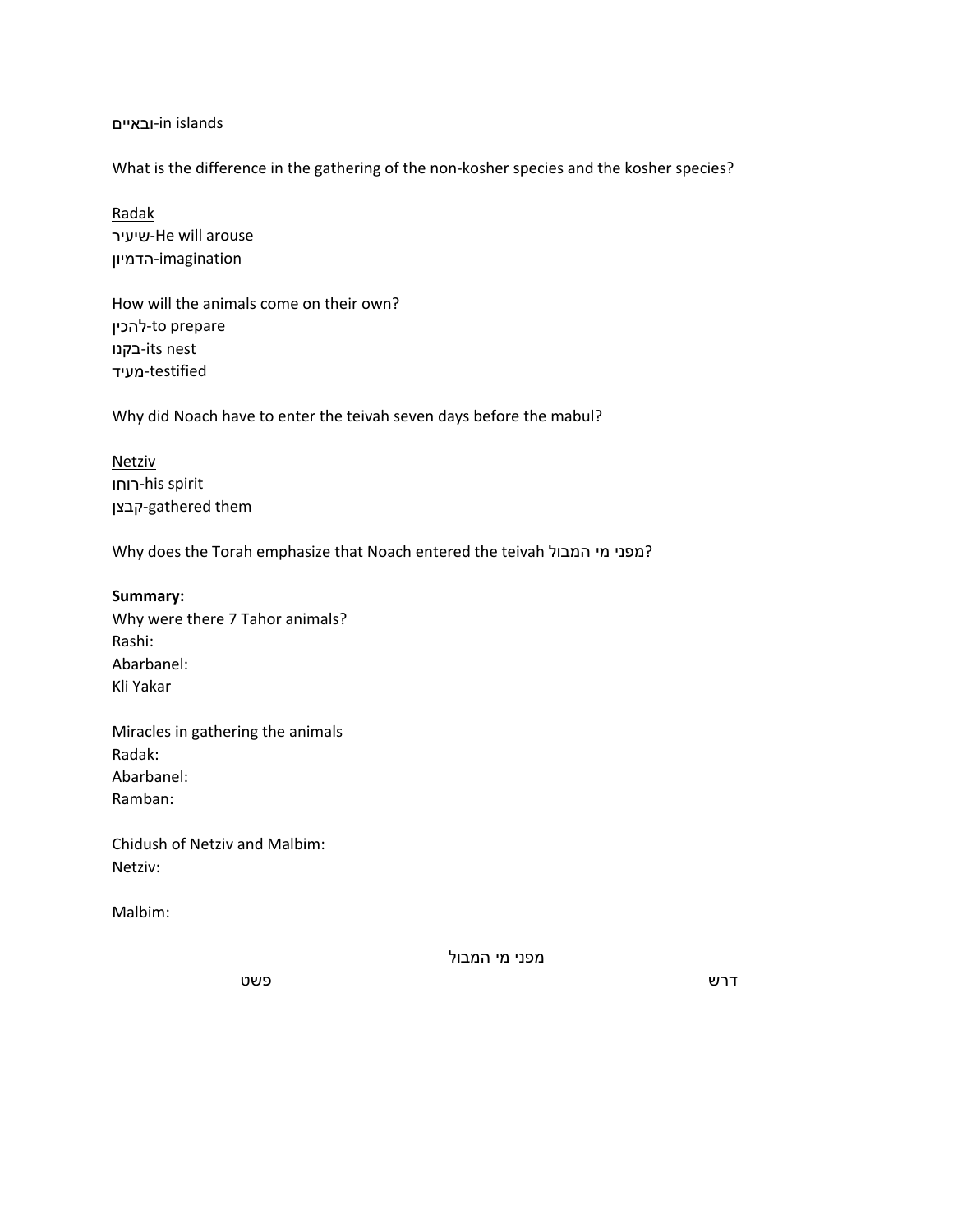Class 6:

Please learn the Rashi on ז:יב ד"ה ויהי הגשם על הארץ, (p. 13) Abarbanel (37) , Sforno on ז:יח and ז:יח;<br>(p.15-16) Rashi וכב ד"ה אשר בחרבה (p.15)

Rashi ולהלן-later on

Why does the Torah use the word גשם to refer to the מבול in יב' פס?

Abarbanel שהחריבו-that destroyed satisfactory-מספיק means-אמצעיות המונעים-that prevent מהתפשט-from spreading הארץ בבטן-in the midst of the earth ויורתחו-and they boiled ברותחים-with boiling water נדונו-they were judged joined-התחברה כיון-it refers to שהרימו-that lifted נכבשים-closed up

How does the Abarbanel explain the natural causes of the Mabul? Why does he do this and not just say it was a miracle?

**Sforno** בדחית-with the pushing התגברת-strength of the water end-תם rested-נחה דוחה תגברת-a strong upsurge to propel it however-אמנם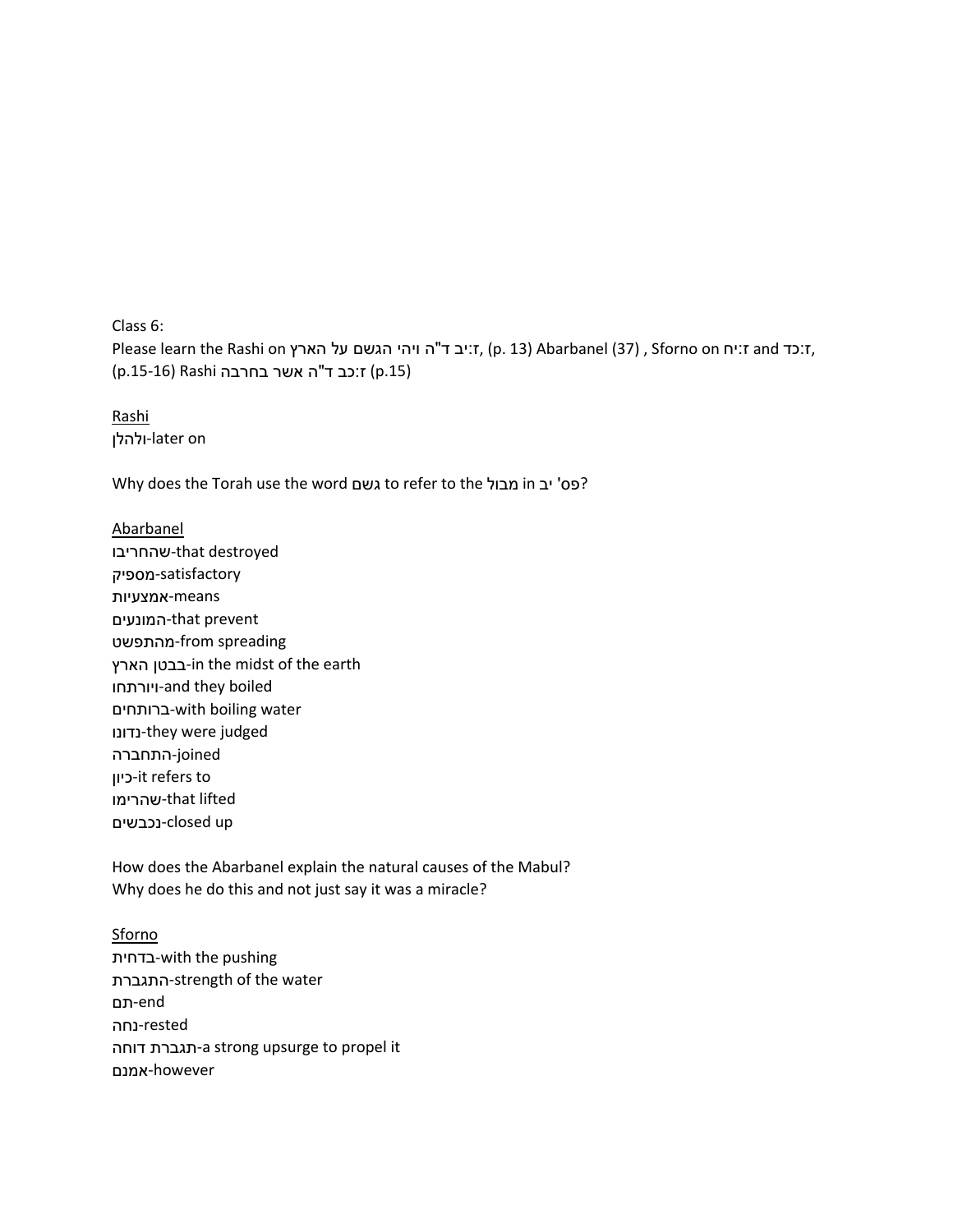What were the two stages in the תיבה's journey during the Mabul?

Rashi Which animal did not die in the mabul?

Ramban:

Radak: **Summary:** נבקעו...ארובות השמים

וירבו..ותרם מעל הארץ ויגברו המים וירבו מאד

ויגברו חמישים ומאת יום

Class 7: Please learn the Malbim and the Netziv (p.61 p. 50))

Malbim- (bracket 1) researchers-שחוקרים attributed-ייחסו to the constellations-למערכת הכוכבים במערכה-in the stars astrology-באצטגנינות וילד שהרה-that it produced clouds-אדים earthquake-רעש torrents-שטף separate-נבדל oppose-יתנגדו lacking-נחסרו

How is it impossible for the mabul to have come via natural causes?

(bracket 2) עצמותיהם-their bones ברזל כמטילי-like a lead arrow נמוחו-were erased הובלו-were brought הפגרים-the corpses נבלעו-were swallowed mouth its opened-פצתה את פיה שאול-the depths geologists-הגעאלאגיא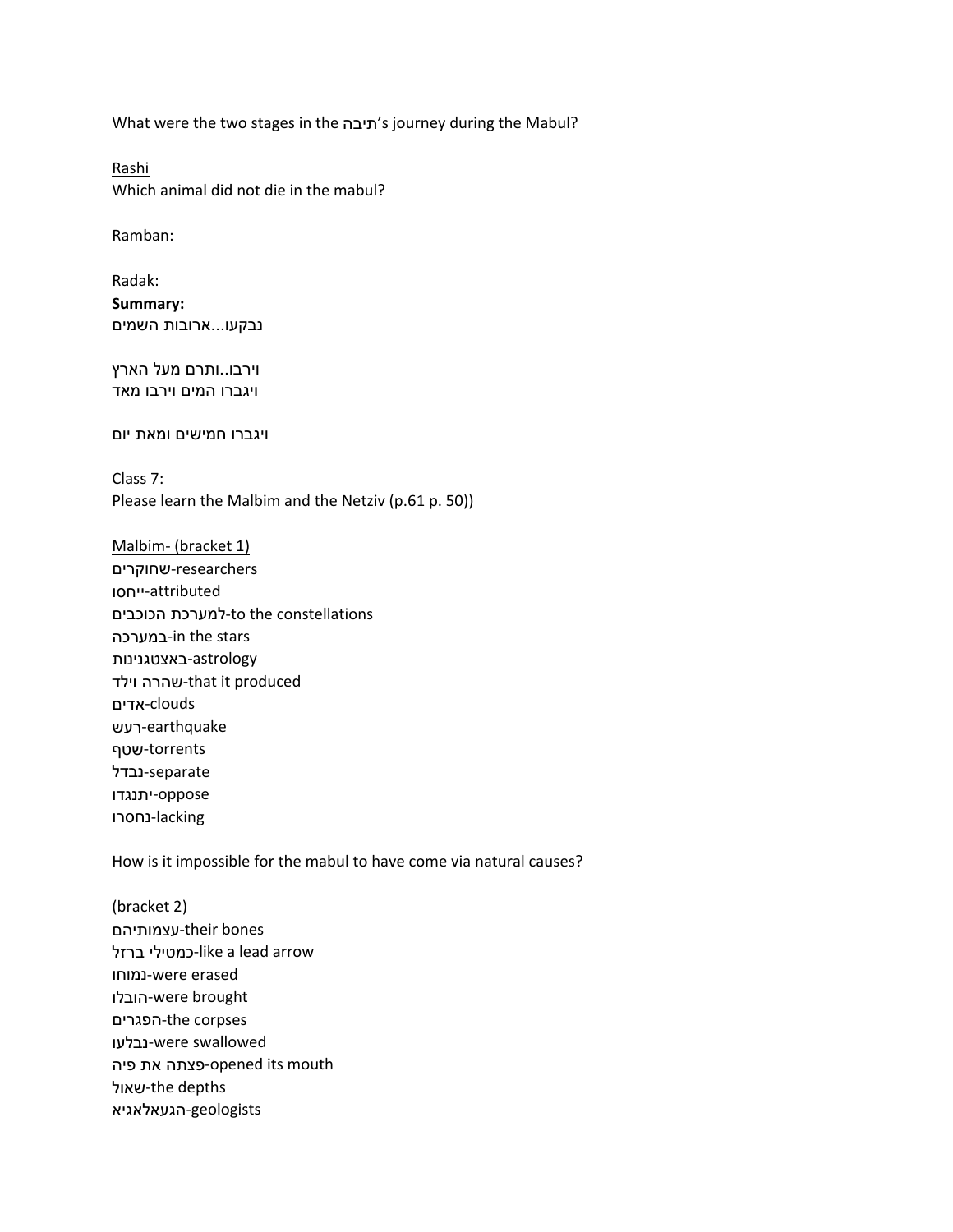שחופרים-that dig העולם קדמות-the age of the earth quality-איכות שטחי-levels/layers לועה-its mouth

How do the words היקום כל וימחו come to disprove geologists' claims about the age of the earth? Netziv (bracket 1) מיירי-referring to

What was the highest mountain pre-mabul? Was that still true after the mabul?

(bracket 2) remained-נשתיירו archeologists-חופרי climate-באקלים unusual-משונות שהרכיבו-that they cross breeded donkey-הפרד וישתדלו-and they tried later-מאוחרין

How can we explain the appearance of fossils of unusual creatures found in the earth? Why were these fossils only discovered now? Why are there fossils of animals that don't exist any longer today?

Class 8:

Please learn the Rashi on "עד יבשת המים" ס' ז ד"ה) פס' p. 20) , Sforno 'ז' ס, (p.20) Radak (p.20) , Abarbanel (38) , Malbim, (p. 63) Rav Hirsch (p. 68) and Netziv (if time). (p. 51)

Questions:

Rashi prepared-מוכן בעצרית-the stopping of

When was the עורב's purpose going to be realized?

**Sforno** באופן-in a way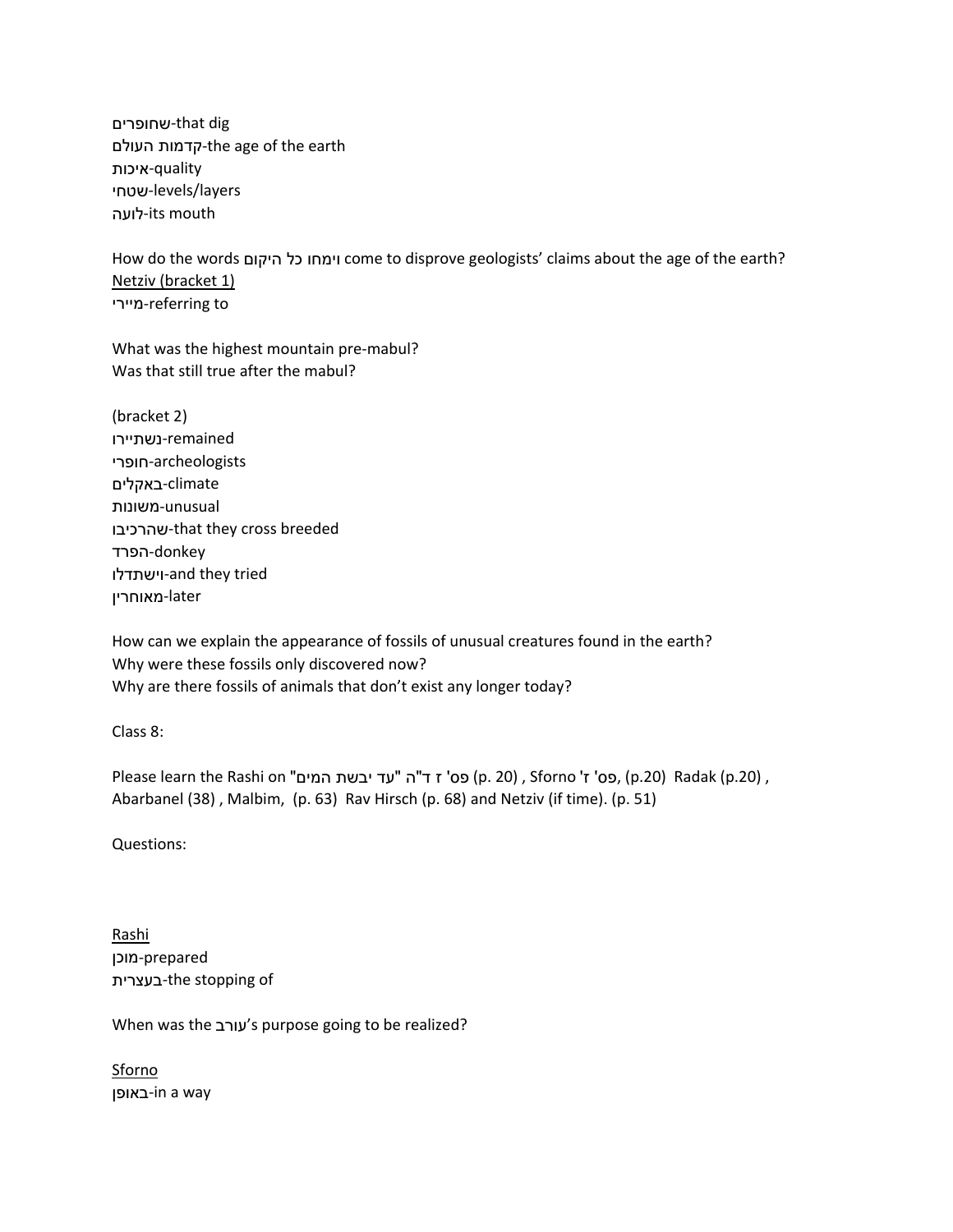#### לסבלו-to tolerate it

#### What was the purpose of sending out the raven?

Radak carcasses-נבלות מושלכות-strewn about קנו-its nest imagination-הדמיון בכנפיה-in its wings seed a-גרגיר זרע

Why did Noach send the raven? Why did he then choose to send the dove?

# Abarbanel

הקלו-it it had receeded התכלית-this purpose palaces-וארמוניות יקנן-make its nest desolate-חריבה

Why did Noach send out the raven?

Malbim ancient-קדם מיחדים-put aside קסמו-made magic מעופו-its flight בדממה-in silence וכהנה-and the like מצב-the status

Why did Noach send specifically the raven? Did it succeed in its mission?

Rav Hirsch What did the fact that the raven return show to Noach?

Netziv להתבונן-to contemplate שפורחים-that fly לשאת-to carry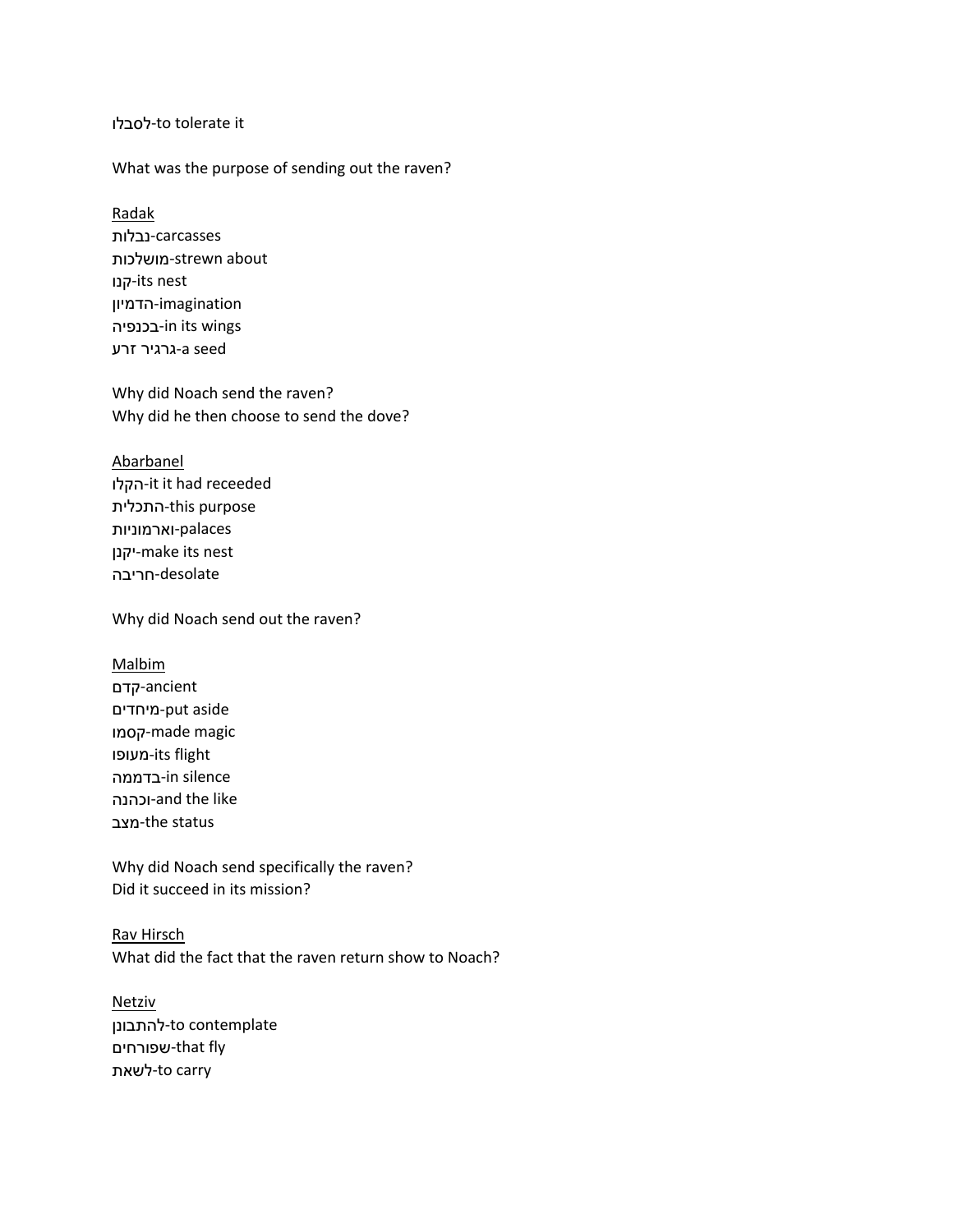Where were these birds from? Why did Noach pick specifically these two?

| Why יעורב?  | Degree of Success | Why not successful |
|-------------|-------------------|--------------------|
| Radak:      |                   |                    |
|             |                   |                    |
|             |                   |                    |
|             |                   |                    |
| Abarbanel:  |                   |                    |
|             |                   |                    |
|             |                   |                    |
|             |                   |                    |
| Malbim:     |                   |                    |
|             |                   |                    |
|             |                   |                    |
|             |                   |                    |
| Rav Hirsch: |                   |                    |
|             |                   |                    |
|             |                   |                    |
| (Netziv)    |                   |                    |
|             |                   |                    |
|             |                   |                    |
|             |                   |                    |

Class 9:

Please learn the Gemara Sanhedrin (p.55) , Rashi on "ווא ד"ה (p.20) ,Rashi on "ח:יא ד"ה "טרף",<br>(p. 22) Chizkuni, (p. 22) Ramban (p.22) and Abarbanel(p.39)

Gemara Sanhedrin winning-נצחת רבך-your Rebbe (Hashem) allow-מניח harm-יפגע חמה שר-the angel over heat צנה שר-the angel over cold

What was the raven's proof that Hashem hates it? What was the raven's proof that Noach hates it?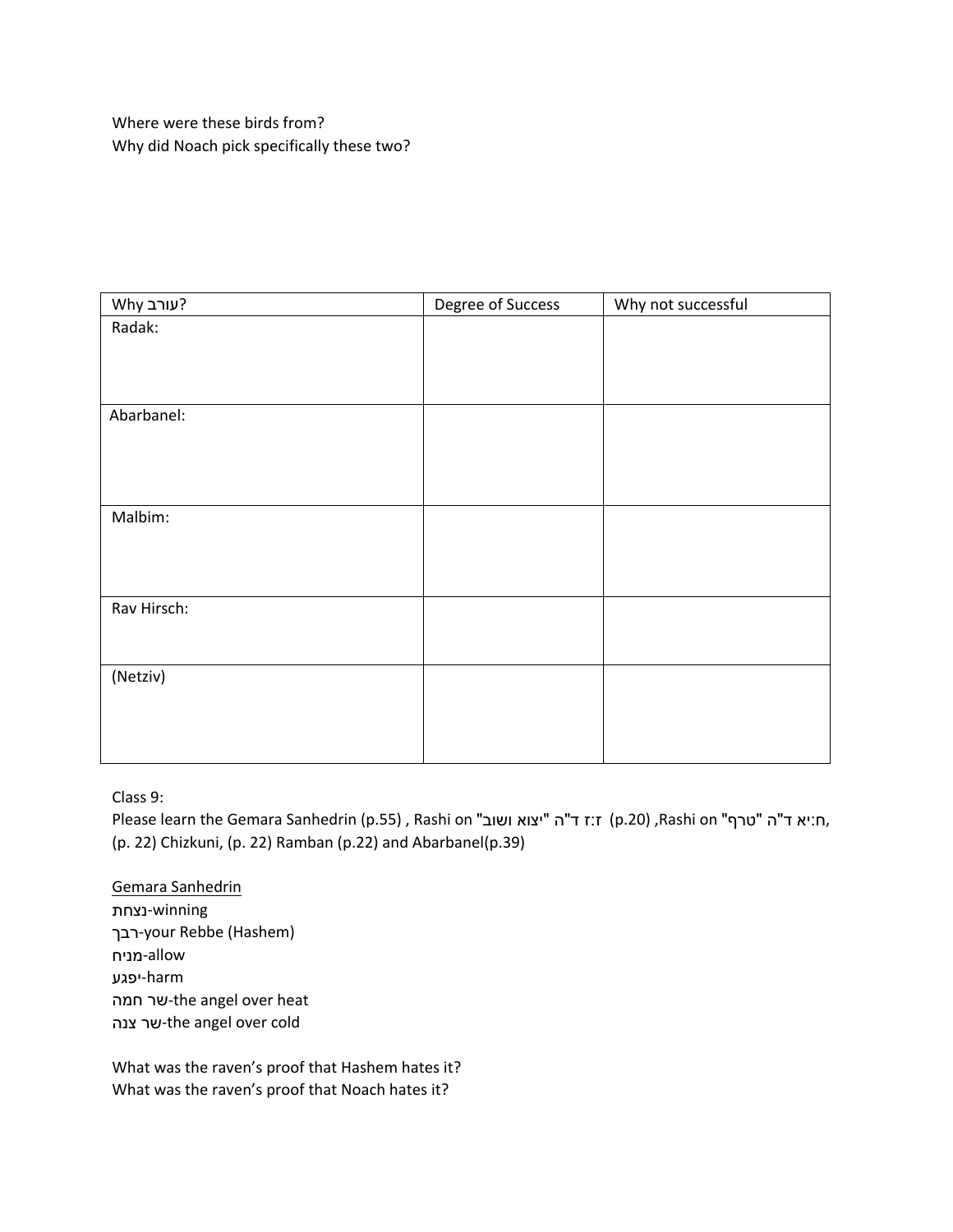Rashi around-ומקיף חושדו-suspect him

Why didn't the עורב do its job?

Rashi bitter-מרורין What was the dove trying to say when it picked the olive leaf?

Ramban uprooted-נעקרו נמחו-wiped out שוטף-strong current המשחה-the anointed mountain (Har Hamoriah) דמבולא במיא דישראל ארעא טפת-Eretz Yisroel was not affected by the mabul spread-נתפשטו fence-גדר to prevent-לעכב שנתגלגלו-that they rolled windows- ארובות rains strong-ומטרות עזו

(bracket 1) What is the Ramban's answer according to the p'shat of how the dove got the olive branch? (brackets 2 and 3)What two opinions in Chazal does the Ramban quote? (bracket 4 and 6)What is the problem with each one? (bracket 5 and 7)How does the Ramban attempt to solve the problem?

Chizkuni העלה-the leaf לספק-to have a doubt floating-צף recognizable-ניכר plucked-חטיפה testifies-מעידה שנושרין-that fall from

How was Noach able to tell from the leaf that is was not from Eretz Yisroel?

Abarbanel שמעת-from the time branches-ענפי floating-צפים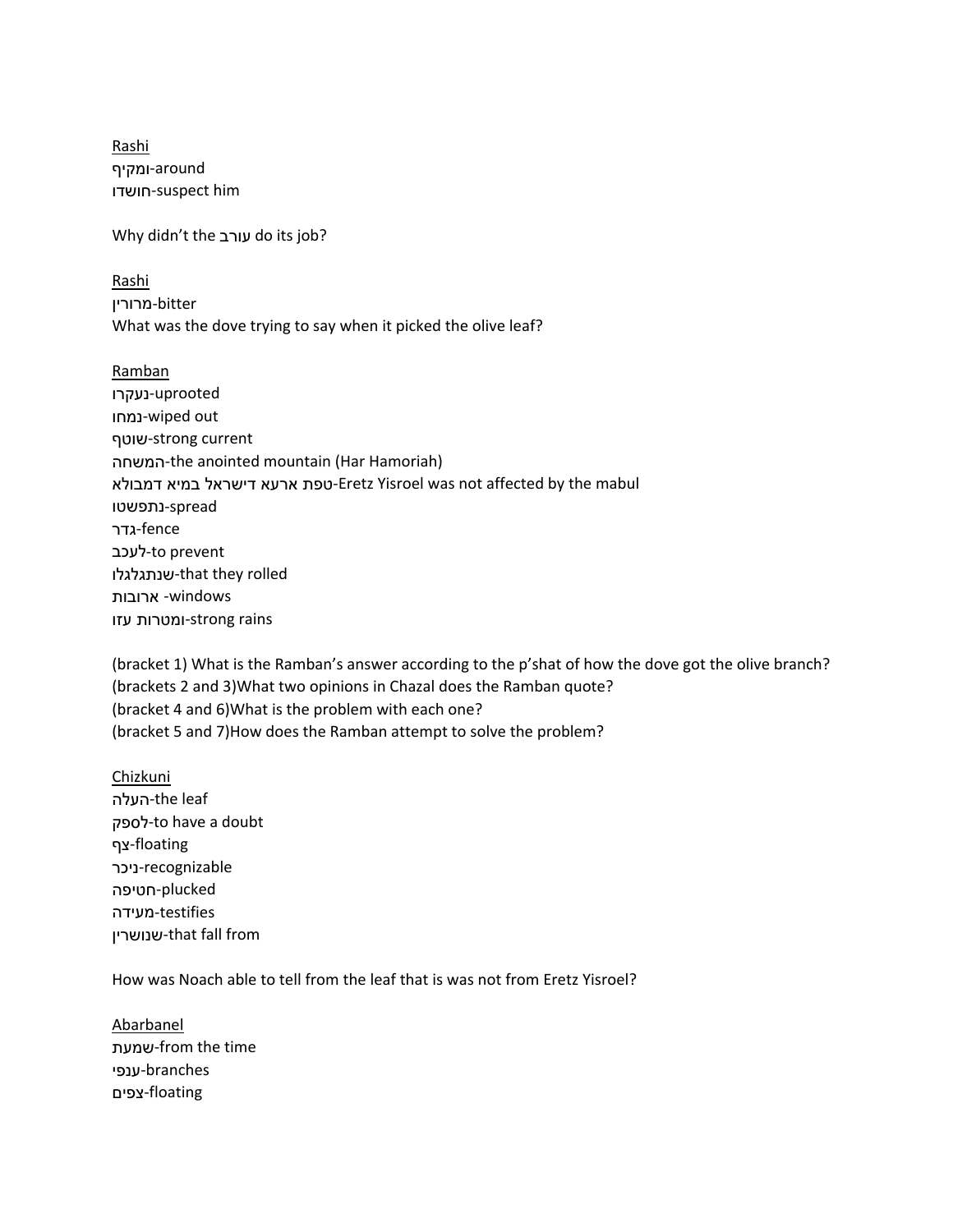וכשיבשו-when it dried ורעננה לחה-moist and fresh ציץ ויציצו-and it flowered

From where did the dove find the olive branch?

Class 10:

Please learn the Netziv,(p. 52) Sforno (p.26) , Abarbanel (p. 40) and Rav Hirsch (p.69)

Netziv continuation-המשך destroy-משחית produce-תבואת destruction-כליה boredom-מבטלה משפע-from an abundance

What is the purpose of כב' פס according to the Netziv?

|           | יצר לב האדם רע מנעוריו | לא אסיף לקלל את האדמה |
|-----------|------------------------|-----------------------|
|           |                        |                       |
| Netziv    |                        |                       |
|           |                        |                       |
|           |                        |                       |
|           |                        |                       |
| Abarbanel |                        |                       |
|           |                        |                       |
|           |                        |                       |
|           |                        |                       |
|           |                        |                       |

Abarbanel והסכמתו-his agreement שנמוחה-that it was wiped out ונחרבה-and destroyed מפאת-because of חמרו-its physicality אפקוד-I will punish הצד על-in the way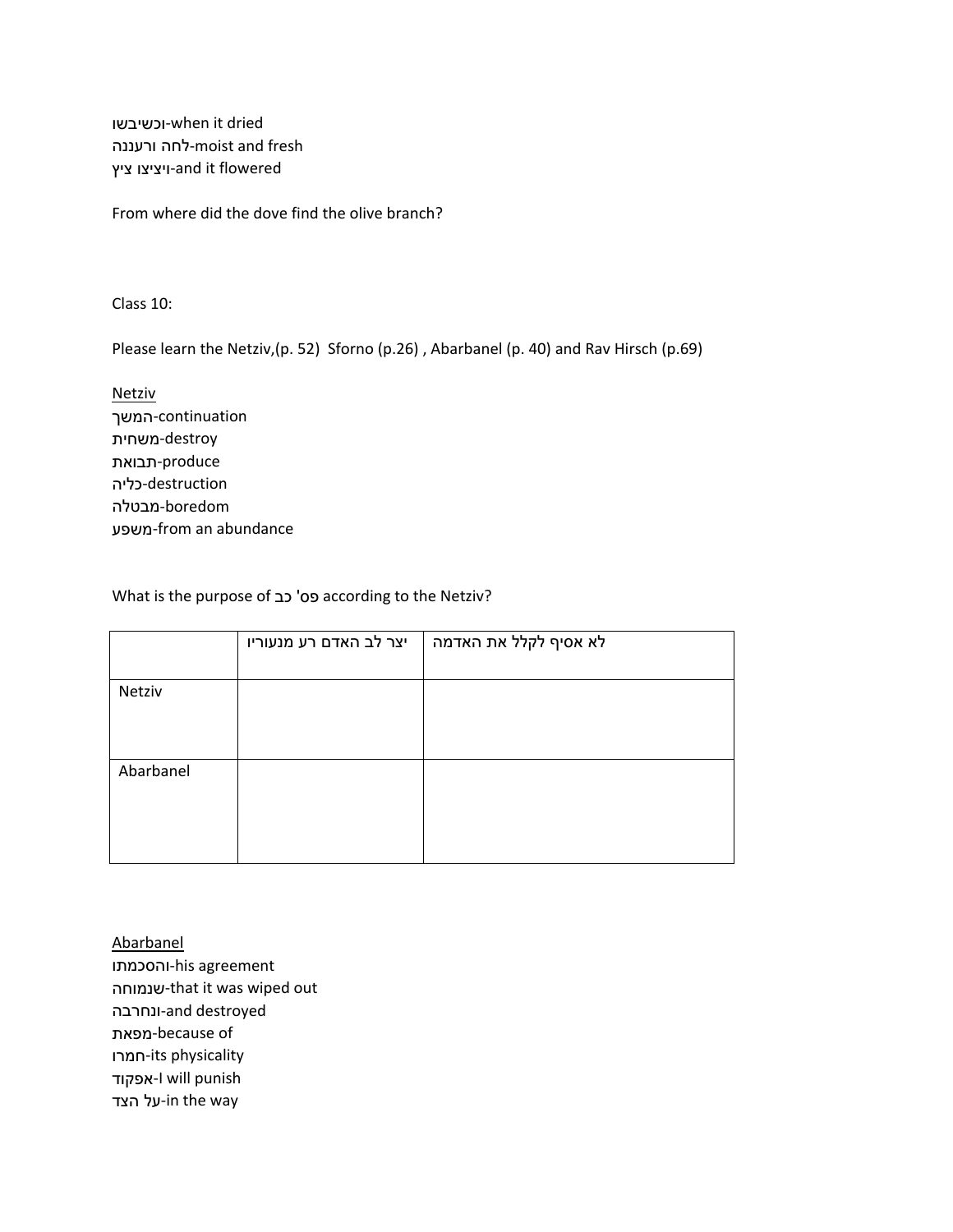קימעא- a little חלקה- a portion of land seasons-התקופות hardships-סרה fevers-קדחות מדבר באופל יהלך מקטב ישוד צהרים-the plague that walks in the dark, or the destroyer who lays wait at noon

According to the Abarbanel, what is the purpose of כב' פס' כב

Sforno מלהתמיד-from continuing fashion-האפן שהגבלתי-I set היום משוה מקו נוטה-the sun shall revolve spherically tilted from the equator betterment-תקון

Accroding to the Sforno, what changed after the mabul?

Rav Hirsch What are two changes in the condition of mankind after the flood?

Class 11:

Abarbanel (p41-42)

4 things Noach was worried about after the mabul:

1.

2.

3.

4.

Please learn Rashi on ג:ט) (p.27) and the Malbim (p. 64) and Rav Hirsch (p.70)

Rashi allowed-הרשיתי ירק עשב-like grass שהפקרתי-that I have relinquished

What is allowed to Noach and his sons post-mabul? Malbim nourished-מכלכלכים שנתקלקלו-that were of a lesser quality שיתפשט-that he will spread בקצוי-at the ends of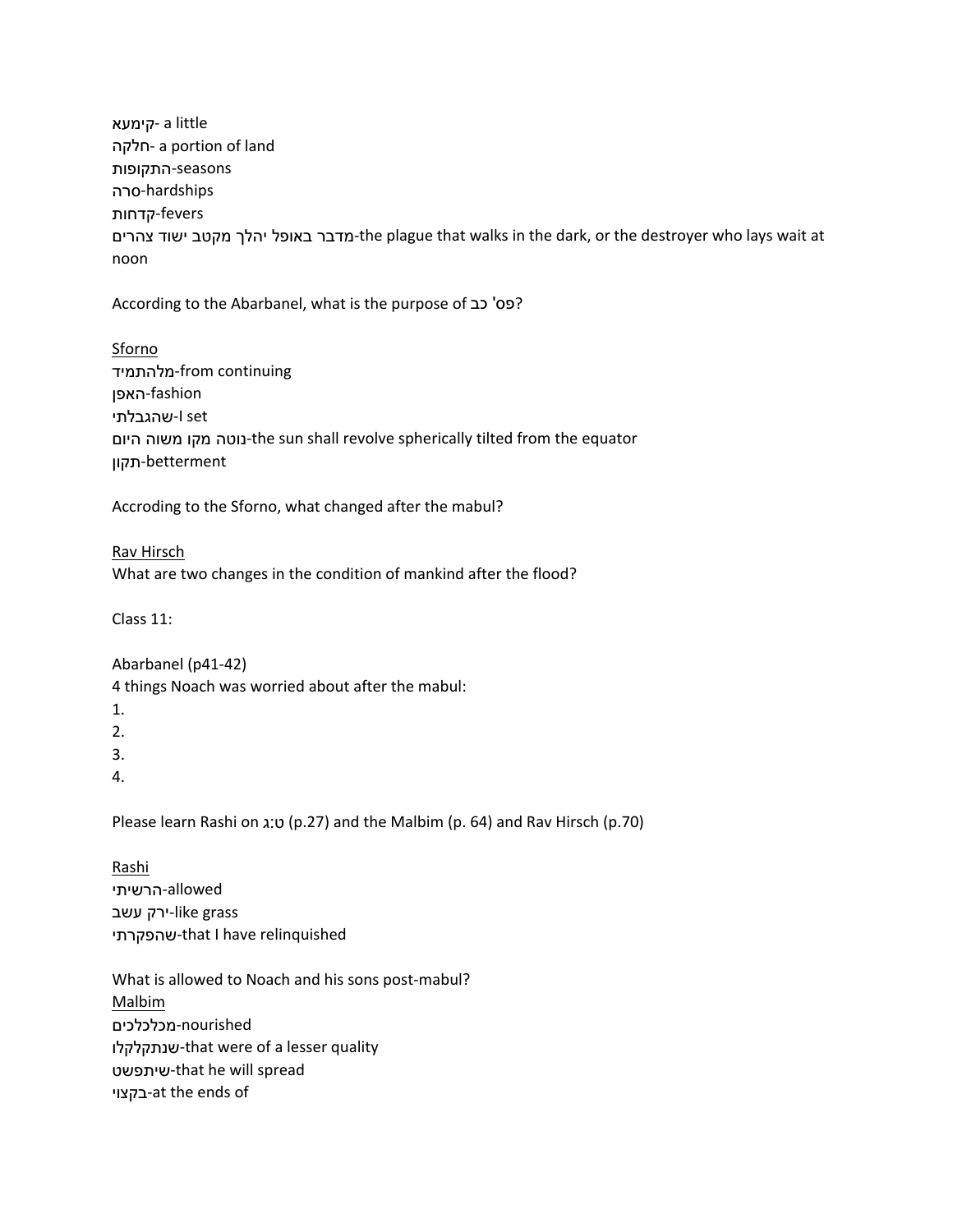islands-ואיים להעמדת-for upkeep שפרנסם-that he supported them וברשותו-under his domain

What are the two reasons that the Malbim gives for why man is allowed to eat meat after the mabul?

**Hirsch** 

What is his reason for why meat is allowed after the mabul?



Abarbanel however-אמנם אודיעכם-I will inform you precious-יקרה pass-תעבור animal-הב"ח ways-פתחים Hashem-למקום הנרצח-the murdered one אדרשנו-I will seek out הטורפת-that eats

According to the Abarbanel, how will Hashem punish a murderer?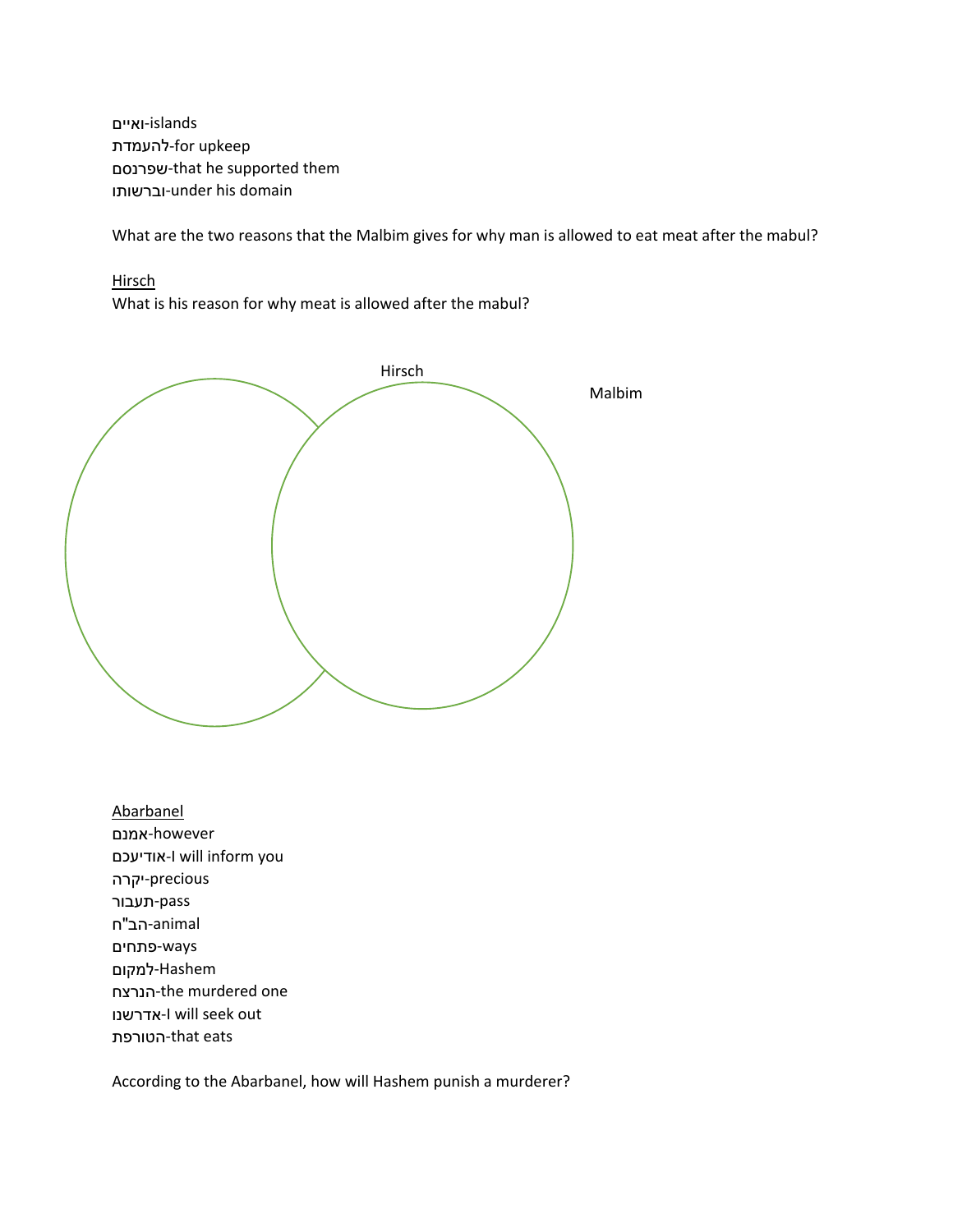Two points from Emes L'Yaakov: (p 75) 1. 2.

Class 12: Questions:

Please learn the ,פס' יג ד"ה "את קשתי נתתי בענן" (p.32) , Ramban (p.32) (פס' יג ד"ה "את קשתי נתתי בענן",<br>Malbim (p. 65)

רס"ג Is the rainbow a new sign?

Ibn Ezra הגאון=ר' סעדיה גאון

Is the rainbow a new sign according to the Ibn Ezra?

Ramban shows-מורה והלאה-from now on שאראנה-that I will see it אזכיר-I will remember

Does the Ramban hold like the Ibn Ezra or Rav Saadiah Gaon? What is his proof from the pasuk?

Malbim (Bracket 1) natural-טבעי spread-יפלשו rays-ניצוצי thin-דק dripping-הזולף יתחקה-the image will be imprinted המימי זילוף-the water drippings What is the natural cause of the rainbow? (bracket 2) conditions-תנאים spread-התפשט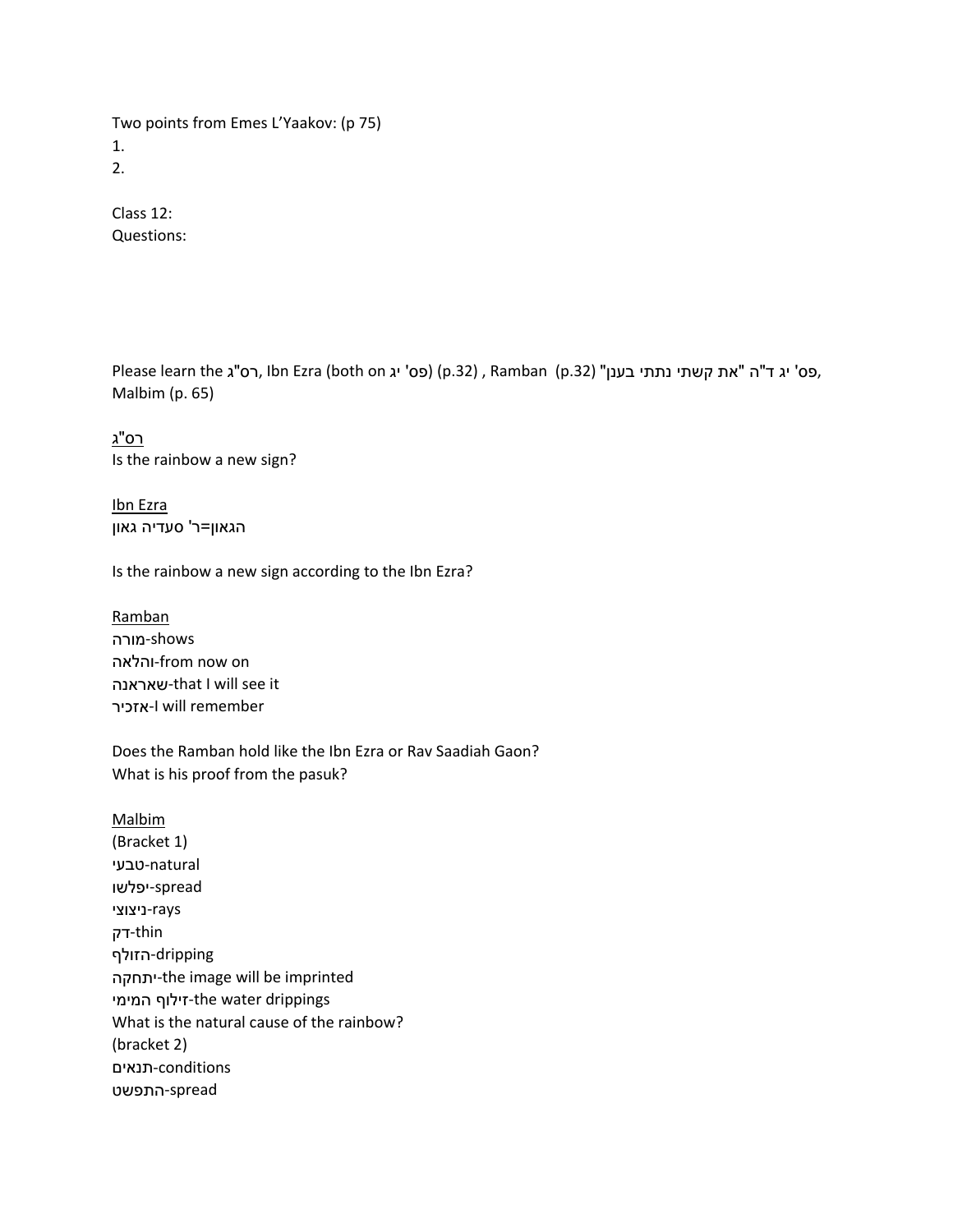האופק-the horizon יוחק-will be imprinted thick-עבים What are the two conditions necessary for a rainbow to appear? (bracket 3) gathered-התקבצו עכורים גסים-thick and ugly ויכסו-and they covered the earth -כדור הארץ flowing-שוטף grey-ועפרורים Why was there no rainbow pre-mabul? (bracket 4) changed-נשתנה ונחלש-was weakened וחמריותה גסותה-thickness and physicality יריקוהו-they will drop it immediately-תיכף הזדככו-became purified light-קלים clear-וזכים clouds-אדים What changed after the mabul? (bracket5) shows-הוראה שהוסר-that it was removed ועכירותה-its ugliness יגבר-will be strengthened species-המין ומגואלים מתועבים-disgusting and abominable passed-חלף What is the deeper meaning of these meteorological changes after the mabul?

#### New sign and the state of the state of the state of the SN of the SN of the SN of the SN of the SN of the SN of the SN of the SN of the SN of the SN of the SN of the SN of the SN of the SN of the SN of the SN of the SN of

In class: פס' יב ד"ה לדרת Rashi What do we learn about a rainbow from the word לדרת? Kli Yakar (p.58)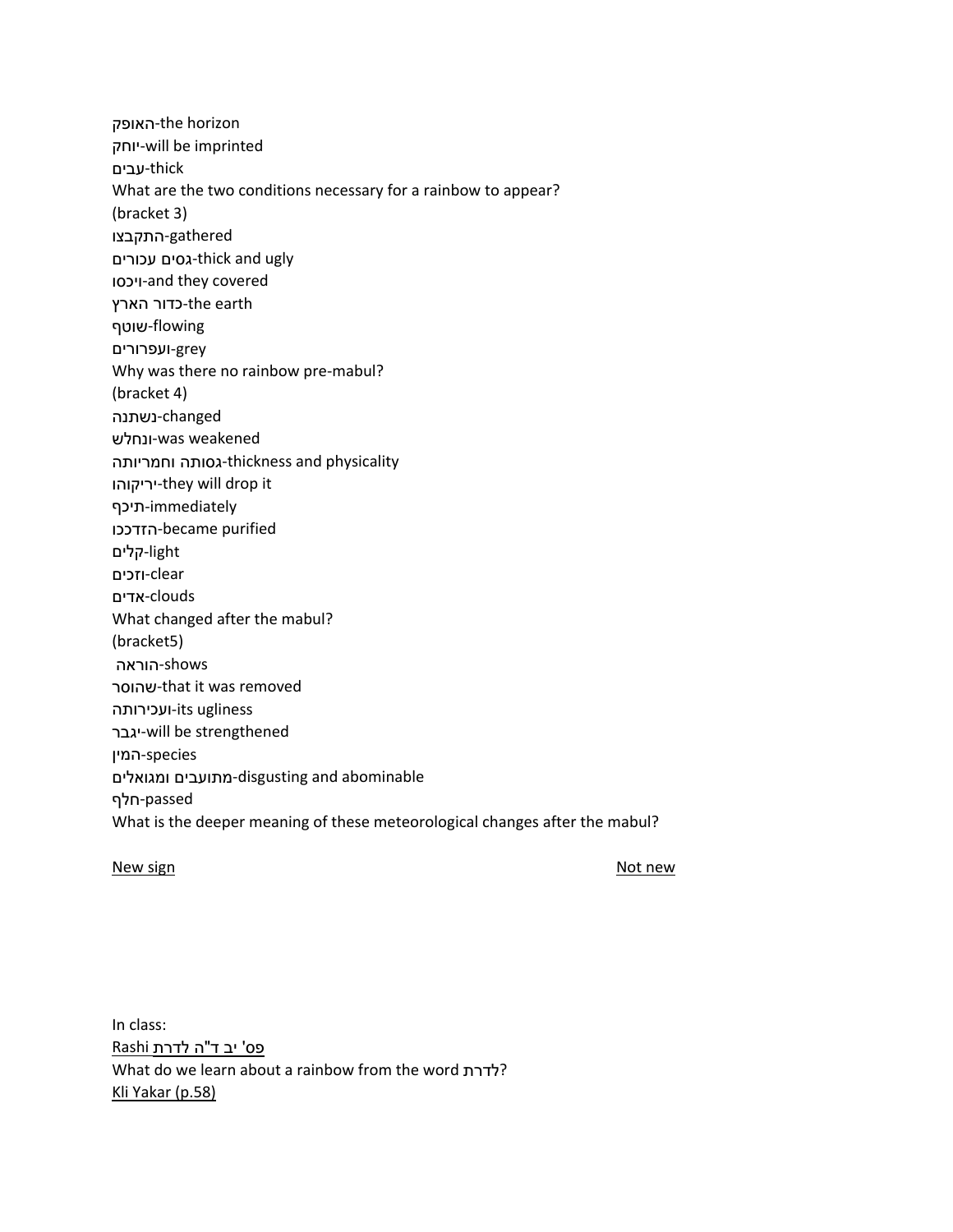How does the Kli Yakar explain the deeper meaning behind Rashi?

Emes L'Yaakov (p.76)

Class 13:

Please learn the Sforno (p. 32) and Ramban on (p 31)יג' פס , Rav Hirsch (p. 71-72)and the Netziv

**Sforno** double-כפולה אמנם-in truth נלאו-have exhausted researchers-המחקר

colors-צבעי usual-המורגלת ויוכיחו-and they will rebuke

What can researchers not explain? What is the purpose of the rainbow?

Ramban רגליו-the feet of the rainbow מורים-shoot at arrows-חציו ויפיצם-scattered them fighters-הנלחמים

What is the symbolism behind the shape of the rainbow?

Rav Hirsch What is the symbolism behind the shape of the rainbow and its colors?

|            | Sign | Related | Purpose |  |
|------------|------|---------|---------|--|
| Sforno     |      |         |         |  |
| Ramban     |      |         |         |  |
| Rav Hirsch |      |         |         |  |

Netziv בפ"ע=בפני עצמו doubt-ספק